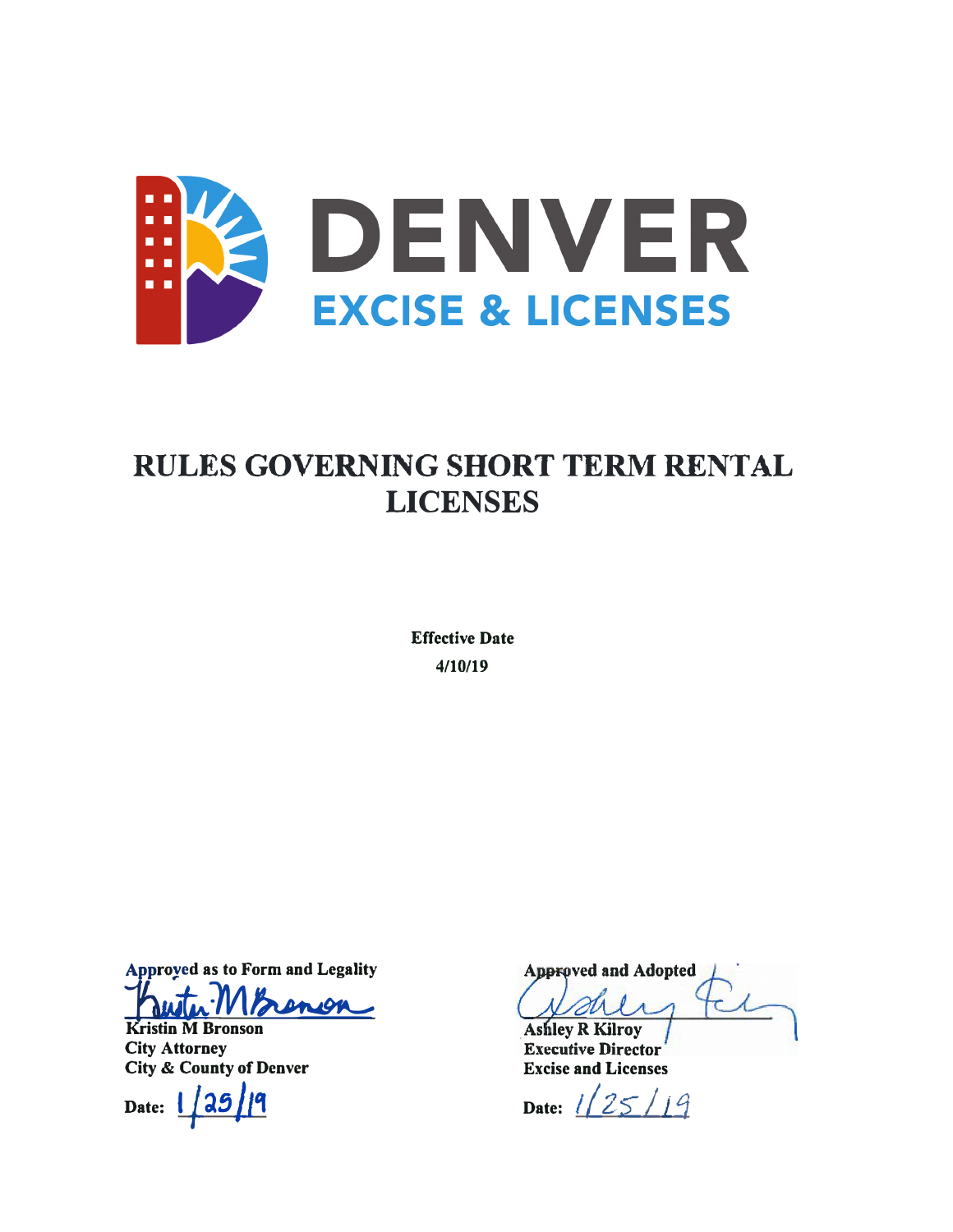# Table of Contents

# <span id="page-1-0"></span>**Section 1 – Definitions**

"Department" – means the Denver Department of Excise and Licenses.

"Director" – means the Director of the Denver Department of Excise and Licenses.

"Good Cause" – means:

- a) Evidence that a Licensee has violated, does not meet, or has failed to comply with any of the terms or conditions placed on his or her Short-Term Rental license, any city or state law, or any rules and regulations promulgated thereunder, including but not limited to the Denver Zoning Code, section 11.8.10, as amended; or
- b) Evidence that a Short-Term Rental or a property for which a Short-Term Rental license is being sought has previously been, or will be, operated in a manner that adversely affects the public health, safety, or welfare of the immediate neighborhood in which the property is located.

"Home Owners Association" – means any organization that engages in any of the activities listed in C.R.S. § 38-33.3-302(1), whether or not the association was organized under C.R.S. § 38- 33.3-301.

"Hosting Platform" – means any person or entity that facilitates reservations or payments between a Short-Term Rental Licensee and a person seeking lodging accommodations for a period of less than thirty (30) consecutive days.

"Insurance Company" – means any insurance agent and/or company through which a Licensee has obtained an insurance policy to protect the property being used as a Short-Term Rental.

"Licensee" – means any natural person holding a Short-Term Rental license issued by the Department pursuant to Chapter 33, Article III of the Denver Revised Municipal Code (the "D.R.M.C.").

"Local Responsible Party" – means the same as the term "local responsible party" as it is defined in section 33-50 of the D.R.M.C and will be requested as General Manager in the application process.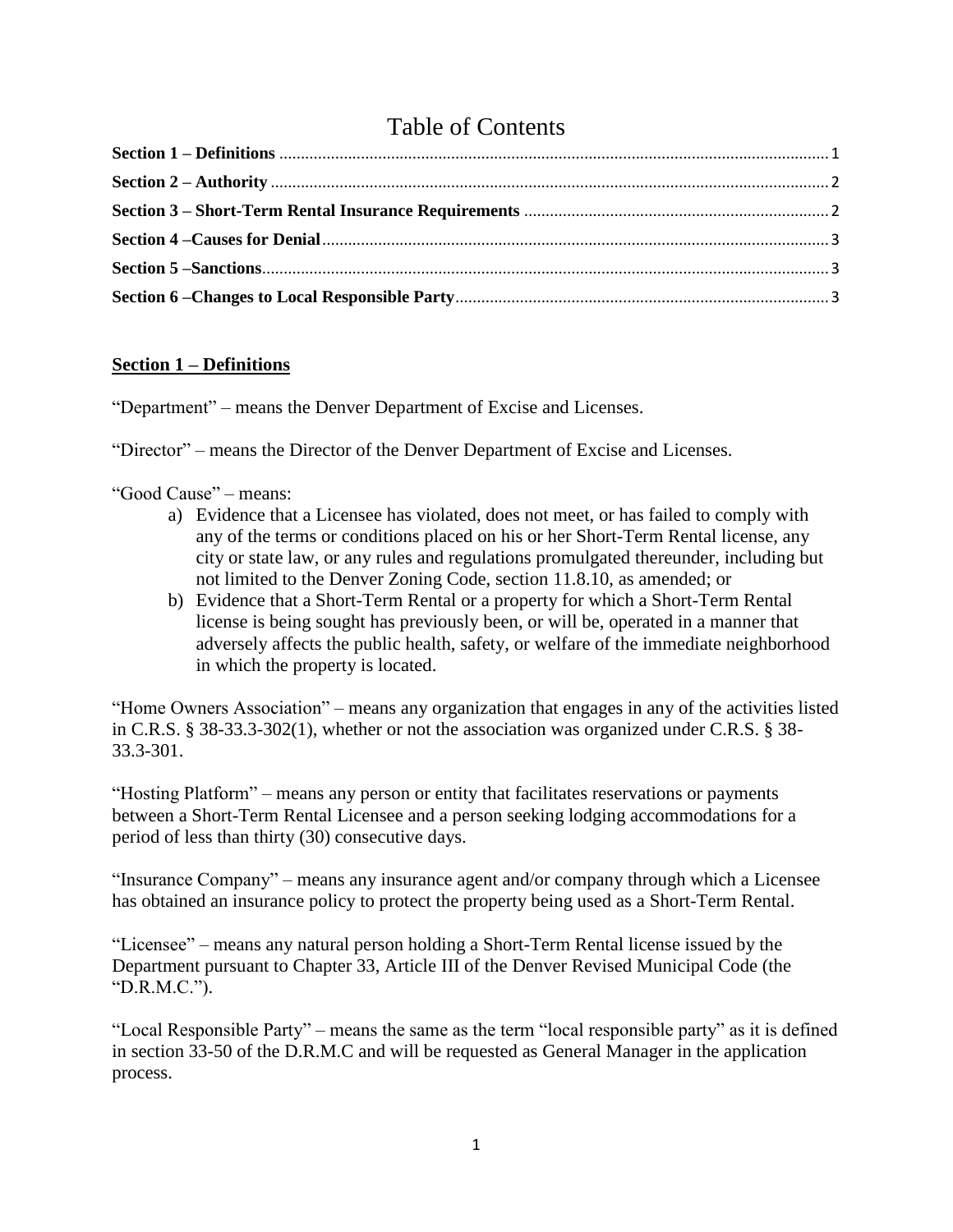"Short-Term Rental" – means the same as the term "Short-term rental" as it is defined in section 33-46 of the D.R.M.C.

"Short-Term Rental Transaction" – means a transaction whereby a Licensee accepts payment or any other remuneration from another person for lodging accommodations for a period of less than thirty (30) consecutive days.

"Short-Term Rental Use" – means the term or duration of a Short-Term Rental contract or transaction, beginning with the check-in of the Short-Term Rental tenant(s), or at the time the Short-Term Rental tenant(s) take position of the Short-Term Rental, and ending upon the earlier of either the termination of the contract or the expiration thereof.

## <span id="page-2-0"></span>**Section 2 – Authority**

Pursuant to the D.R.M.C. sections 32-31, and 33-54, the Director may enact rules and regulations necessary for administering and enforcing the provisions of Article III, Chapter 33 relating to Short-Term Rentals. All Licensees shall comply with these rules and regulations, in addition to any condition placed on the license, stipulation, and any other city or state law relating to and affecting the licensing and operation of Short-Term Rentals, including but not limited to the Denver Zoning Code, section 11.8.10, as amended.

### <span id="page-2-1"></span>**Section 3 – Short-Term Rental Insurance Requirements**

- 3.1 A Licensee shall inform his or her Insurance Company that the property covered by the Insurance Company will be used as a Short-Term Rental before any Short-Term Rental Transaction is processed, regardless of whether the Licensee obtains liability insurance for the Short-Term Rental through that Insurance Company. The Licensee shall verify compliance with this notification requirement by executing and submitting a form affidavit provided by the Department during the application process.
- 3.2 A Licensee shall maintain liability insurance to cover use of the Short-Term Rental in an amount determined appropriate by the Insurance Company insuring such Short-Term Rental, but in any case no amount of less than one million dollars (\$1,000,000) in the aggregate. Such coverage shall be maintained in full force and effect for the term of the license. Alternatively, a Licensee may elect to conduct each Short-Term Rental Transaction through a Hosting Platform that provides equal or greater insurance coverage for each Short-Term Rental Use, provided that the Licensee abides by the notification requirements outlined in Rule 1.1.
- 3.3 If the property being used as a Short-Term Rental is included in a Home Owners Association, the applicant for a Short-Term Rental license shall inform the Home Owners Association that the applicant intends to use the property as a Short-Term Rental prior to obtaining a Short-Term Rental license. The Licensee shall verify compliance with this notification requirement by executing and submitting a form affidavit provided by the Department during the application process.